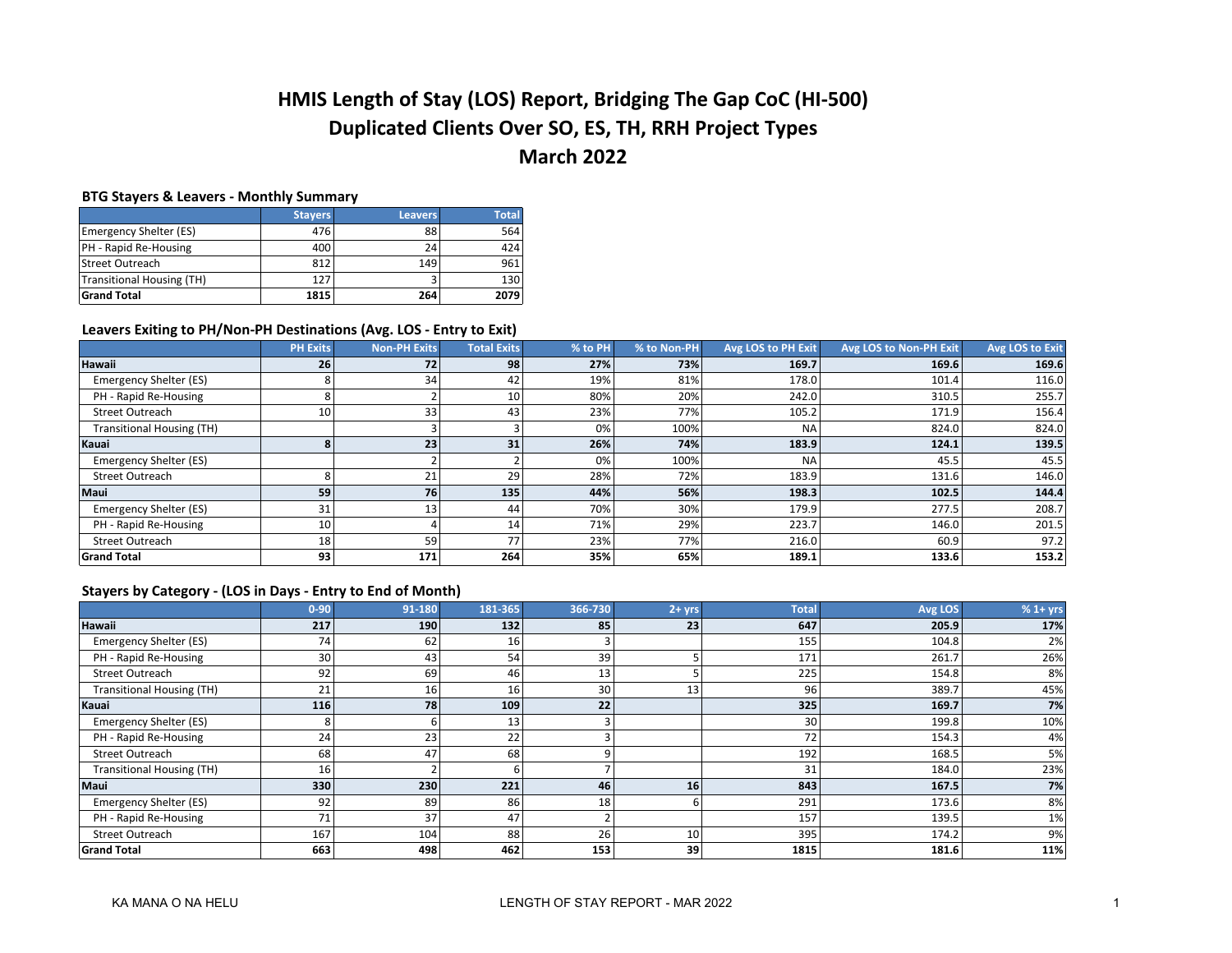## **Leavers Exiting by County, Project Type, Project (Avg. LOS - Entry to Exit)**

|                                                              | <b>PH Leavers</b> | <b>Non-PH Leavers</b> | <b>Total Leavers</b>    | <b>PH Avg LOS</b> | <b>Non-PH Avg LOS</b> | <b>Avg LOS</b> |
|--------------------------------------------------------------|-------------------|-----------------------|-------------------------|-------------------|-----------------------|----------------|
| Hawaii                                                       | 26                | 72                    | 98                      | 169.7             | 169.6                 | 169.6          |
| <b>Emergency Shelter (ES)</b>                                | 8                 | 34                    | 42                      | 178.0             | 101.4                 | 116.0          |
| HOPE - ESG-CV Hale Kikaha Isolation Units ES                 |                   | $\overline{2}$        | $\overline{2}$          |                   | 8.5                   | 8.5            |
| HOPE - ESG-CV Hale Maluhia Medical Respite Beds              |                   | $\overline{4}$        | $\overline{4}$          |                   | 35.3                  | 35.3           |
| HOPE - ESG-CV Kuleana House Isolation Units ES               |                   | $\overline{2}$        | $\overline{2}$          |                   | 11.0                  | 11.0           |
| HOPE - ESG-CV WHEHF Medical Respite Beds                     |                   | $\overline{2}$        | $\overline{2}$          |                   | 50.5                  | 50.5           |
| HOPE - HPO East Hawaii Emergency Shelter (Hale Maluhia)      | $1\,$             | 3                     | $\overline{4}$          | 87.0              | 20.7                  | 37.3           |
| HOPE - HPO Kiheipua                                          | $1\,$             |                       | $\mathbf{1}$            | 56.0              |                       | 56.0           |
| HOPE - HPO Sacred Hearts Emergency Shelter                   |                   | 3                     | 3                       |                   | 142.3                 | 142.3          |
| HOPE - HPO West Hawaii Emergency Housing Facility (WHEHF)    |                   | $\mathbf 1$           | $\mathbf 1$             |                   | 148.0                 | 148.0          |
| HOPE - Keolahou Emergency Shelter                            | $1\,$             | 6                     | $\overline{7}$          | 160.0             | 142.5                 | 145.0          |
| HOPE - West Hawaii Temporary ES (Ka Lamaku)                  | $\mathbf{1}$      | 5                     | 6                       | 519.0             | 261.2                 | 304.2          |
| NPP - HPO Family Assessment Center at Hale Iki               | $\overline{4}$    | 5                     | 9                       | 150.5             | 70.2                  | 105.9          |
| USVETS - BP Hilo HOPTEL Program                              |                   | $\mathbf 1$           | $\mathbf{1}$            |                   | 16.0                  | 16.0           |
| PH - Rapid Re-Housing                                        | 8                 | $\overline{2}$        | 10                      | 242.0             | 310.5                 | 255.7          |
| CCH - HPO SHEG NI Rapid Rehousing                            | $\mathbf{1}$      |                       | $\mathbf{1}$            | 49.0              |                       | 49.0           |
| HOPE - ESG-CV Hawaii Rapid Re-housing                        | $\overline{4}$    | $\overline{2}$        | 6                       | 318.0             | 310.5                 | 315.5          |
| HOPE - HPO HPP Rapid Re-housing                              | 3                 |                       | 3                       | 205.0             |                       | 205.0          |
| <b>Street Outreach</b>                                       | 10                | 33                    | 43                      | 105.2             | 171.9                 | 156.4          |
| CARE - ESG-CV Hawaii Street Outreach                         | $\overline{2}$    | 11                    | 13                      | 141.0             | 105.5                 | 110.9          |
| HOPE - ESG-CV Hawaii Street Outreach                         | $\overline{2}$    | $\overline{2}$        | $\overline{4}$          | 92.0              | 209.5                 | 150.8          |
| HOPE - HPO Hawaii Regions 1, 8, 9, 10 - Street Outreach      |                   | 3                     | 3                       |                   | 247.7                 | 247.7          |
| HOPE - HPO Hawaii Regions 2, 3, 4, 5, 6, 7 - Street Outreach | $\overline{2}$    | $\overline{4}$        | 6                       | 67.5              | 311.0                 | 229.8          |
| HOPE - LMI Street Outreach (AMHD Funded)                     | 3                 | 10                    | 13                      | 107.3             | 87.6                  | 92.2           |
| HOPE - PATH Street Outreach Program                          | $\mathbf{1}$      | 3                     | $\overline{4}$          | 129.0             | 410.0                 | 339.8          |
| <b>Transitional Housing (TH)</b>                             |                   | 3                     | $\overline{\mathbf{3}}$ |                   | 824.0                 | 824.0          |
| HAP - Na Kahua Hale O Ulu Wini                               |                   | 3                     | 3                       |                   | 824.0                 | 824.0          |
| Kauai                                                        | 8                 | 23                    | 31                      | 183.9             | 124.1                 | 139.5          |
| <b>Emergency Shelter (ES)</b>                                |                   | $\mathbf{z}$          | $\overline{\mathbf{2}}$ |                   | 45.5                  | 45.5           |
| KEO - HPO Mana'olana Emergency                               |                   | $\overline{2}$        | $\overline{2}$          |                   | 45.5                  | 45.5           |
| <b>Street Outreach</b>                                       | 8                 | 21                    | 29                      | 183.9             | 131.6                 | 146.0          |
| CARE - ESG-CV Kauai Street Outreach                          | $\overline{2}$    | 12                    | 14                      | 135.0             | 149.2                 | 147.1          |
| FLC - ESG-CV Kauai Street Outreach                           | $\mathbf{1}$      |                       | $\mathbf{1}$            | 500.0             |                       | 500.0          |
| FLC - HPO Kauai Street Outreach                              | 5                 | 9                     | 14                      | 140.2             | 108.1                 | 119.6          |
| Maui                                                         | 59                | 76                    | 135                     | 198.3             | 102.5                 | 144.4          |
| <b>Emergency Shelter (ES)</b>                                | 31                | 13                    | 44                      | 179.9             | 277.5                 | 208.7          |
| FLC - ESG-CV Wahi Hoomalu O Wailuku                          | 6                 |                       | 6                       | 193.3             |                       | 193.3          |
| FLC - HPO Ho'olanani                                         | 3                 |                       | 3                       | 109.0             |                       | 109.0          |
| KHAKO - HPO Central ES Dorm                                  | $\mathbf{1}$      | $\mathbf{1}$          | $\overline{2}$          | 51.0              | 265.0                 | 158.0          |
| KHAKO - HPO Central ES Units                                 | 12                | 3                     | 15                      | 236.2             | 63.3                  | 201.6          |
| KHAKO - HPO Westside ES Dorm                                 | 5                 | 3                     | 8                       | 138.2             | 90.7                  | 120.4          |
| KHAKO - HPO Westside ES Units                                | $\overline{a}$    | 6                     | 10                      | 128.5             | 480.0                 | 339.4          |
| PH - Rapid Re-Housing                                        | 10                | 4                     | 14                      | 223.7             | 146.0                 | 201.5          |
| FLC - County RAP Rapid Re-housing                            | 8                 | $\overline{4}$        | 12                      | 235.5             | 146.0                 | 205.7          |
| FLC - ESG Maui Rapid Re-housing                              | $\overline{2}$    |                       | $\overline{2}$          | 176.5             |                       | 176.5          |
| <b>Street Outreach</b>                                       | 18                | 59                    | 77                      | 216.0             | 60.9                  | 97.2           |
| CARE - ESG-CV Maui Street Outreach                           | $\overline{2}$    | 12                    | 14                      | 40.0              | 132.3                 | 119.1          |
| FLC - HPO Maui Regions 1, 2, 3, 6 - Street Outreach          | 15                | 19                    | 34                      | 249.6             | 52.3                  | 139.3          |
| FLC - HPO Maui Regions 4, 5 - Street Outreach                | $\mathbf{1}$      | 27                    | 28                      | 64.0              | 34.2                  | 35.3           |
| MHK - PATH Maui County Street Outreach Program               |                   | $\mathbf{1}$          | $\mathbf{1}$            |                   | 92.0                  | 92.0           |
| <b>Grand Total</b>                                           | 93                | 171                   | 264                     | 189.1             | 133.6                 | 153.2          |
|                                                              |                   |                       |                         |                   |                       |                |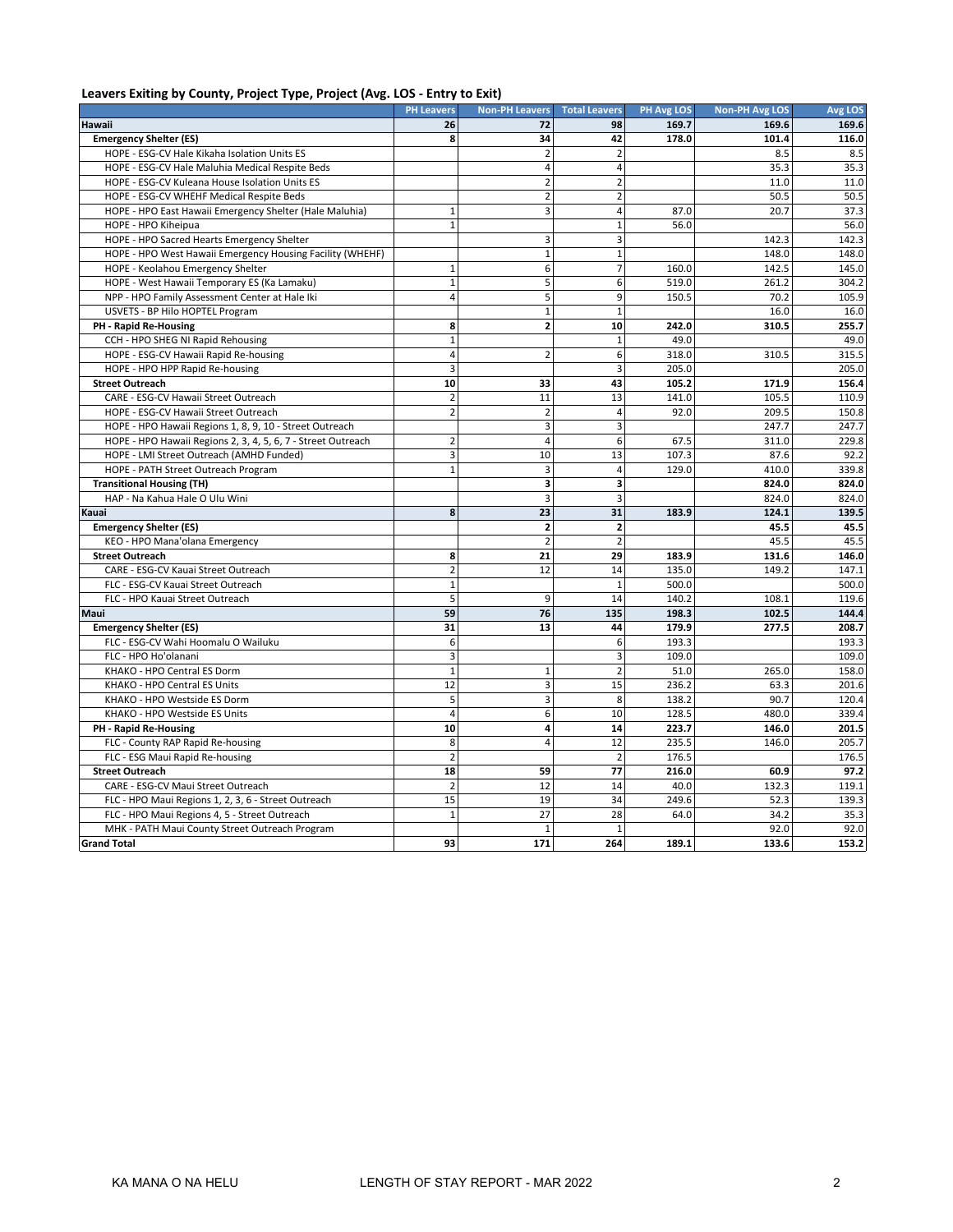| Leavers in Month - LOS Statistics in Days by Project Type, Project (Entry to Exit) |  |  |
|------------------------------------------------------------------------------------|--|--|
|------------------------------------------------------------------------------------|--|--|

| <b>Type</b>   | <b>Project Name</b>                                          | N              | Mean  | <b>Median</b> | Min | <b>Max</b> |
|---------------|--------------------------------------------------------------|----------------|-------|---------------|-----|------------|
| <b>SO</b>     | CARE - ESG-CV Hawaii Street Outreach                         | 13             | 110.9 | 114           | 7   | 245        |
| <b>SO</b>     | CARE - ESG-CV Kauai Street Outreach                          | 14             | 147.1 | 119           | 101 | 325        |
| <sub>so</sub> | CARE - ESG-CV Maui Street Outreach                           | 14             | 119.1 | 104.5         | 25  | 290        |
| SO            | FLC - ESG-CV Kauai Street Outreach                           | $\mathbf{1}$   | 500.0 | 500           | 500 | 500        |
| <b>SO</b>     | FLC - HPO Kauai Street Outreach                              | 14             | 119.6 | 104           | 44  | 260        |
| SO            | FLC - HPO Maui Regions 1, 2, 3, 6 - Street Outreach          | 34             | 139.3 | 61.5          | 13  | 1486       |
| <b>SO</b>     | FLC - HPO Maui Regions 4, 5 - Street Outreach                | 28             | 35.3  | 13.5          | 6   | 161        |
| <b>SO</b>     | HOPE - ESG-CV Hawaii Street Outreach                         | 4              | 150.8 | 119           | 50  | 315        |
| <b>SO</b>     | HOPE - HPO Hawaii Regions 1, 8, 9, 10 - Street Outreach      | 3              | 247.7 | 260           | 190 | 293        |
| <b>SO</b>     | HOPE - HPO Hawaii Regions 2, 3, 4, 5, 6, 7 - Street Outreach | 6              | 229.8 | 206           | 50  | 564        |
| <b>SO</b>     | HOPE - LMI Street Outreach                                   | 13             | 92.2  | 69            | 45  | 172        |
| SO            | HOPE - PATH Street Outreach Program                          | 4              | 339.8 | 409.5         | 129 | 411        |
| <b>SO</b>     | MHK - PATH Street Outreach Program                           | $\mathbf{1}$   | 92.0  | 92            | 92  | 92         |
| ES            | FLC - ESG-CV Wahi Hoomalu O Wailuku                          | 6              | 193.3 | 192           | 65  | 268        |
| ES            | FLC - HPO Ho'olanani                                         | 3              | 109.0 | 148           | 31  | 148        |
| ES            | HOPE - ESG-CV Hale Kikaha Isolation Units ES                 | $\overline{2}$ | 8.5   | 8.5           | 6   | 11         |
| ES            | HOPE - ESG-CV Hale Maluhia Medical Respite Beds              | 4              | 35.3  | 37.5          | 6   | 60         |
| ES            | HOPE - ESG-CV Kuleana House Isolation Units ES               | $\overline{c}$ | 11.0  | 11            | 11  | 11         |
| ES            | HOPE - ESG-CV WHEHF Medical Respite Beds                     | 2              | 50.5  | 50.5          | 35  | 66         |
| ES            | HOPE - HPO East Hawaii Emergency Shelter (Hale Maluhia)      | 4              | 37.3  | 28            | 6   | 87         |
| ES            | HOPE - HPO Kiheipua                                          | 1              | 56.0  | 56            | 56  | 56         |
| ES            | HOPE - HPO Sacred Hearts Emergency Shelter                   | 3              | 142.3 | 106           | 36  | 285        |
| ES            | HOPE - HPO West Hawaii Emergency Housing Facility (WHEHF)    | $\mathbf{1}$   | 148.0 | 148           | 148 | 148        |
| ES            | HOPE - Keolahou Emergency Shelter                            | 7              | 145.0 | 145           | 10  | 289        |
| ES            | HOPE - West Hawaii Temporary ES (Ka Lamaku)                  | 6              | 304.2 | 375           | 56  | 519        |
| ES            | KEO - HPO Mana'olana Emergency                               | 2              | 45.5  | 45.5          | 27  | 64         |
| ES            | KHAKO - HPO Central ES Dorm                                  | $\overline{2}$ | 158.0 | 158           | 51  | 265        |
| ES            | KHAKO - HPO Central ES Units                                 | 15             | 201.6 | 121           | 34  | 616        |
| ES            | KHAKO - HPO Westside ES Dorm                                 | 8              | 120.4 | 117.5         | 42  | 225        |
| ES            | KHAKO - HPO Westside ES Units                                | 10             | 339.4 | 362.5         | 38  | 580        |
| ES            | NPP - HPO Family Assessment Center at Hale Iki               | 9              | 105.9 | 26            | 0   | 275        |
| ES            | USVETS - BP Hilo HOPTEL Program                              | $\mathbf{1}$   | 16.0  | 16            | 16  | 16         |
|               |                                                              |                |       |               |     |            |
| TH            | HAP - Na Kahua Hale O Ulu Wini                               | 3              | 824.0 | 824           | 824 | 824        |
| <b>RRH</b>    | CCH - HPO SHEG NI Rapid Rehousing                            | 1              | 49.0  | 49            | 49  | 49         |
| <b>RRH</b>    | FLC - County RAP Rapid Re-housing                            | 12             | 205.7 | 250           | 117 | 267        |
| <b>RRH</b>    | FLC - ESG Maui Rapid Re-housing                              | $\overline{2}$ | 176.5 | 176.5         | 85  | 268        |
| <b>RRH</b>    | HOPE - ESG-CV Hawaii Rapid Re-housing                        | 6              | 315.5 | 339           | 245 | 344        |
| <b>RRH</b>    | HOPE - HPO HPP Rapid Re-housing                              | 3              | 205.0 | 205           | 205 | 205        |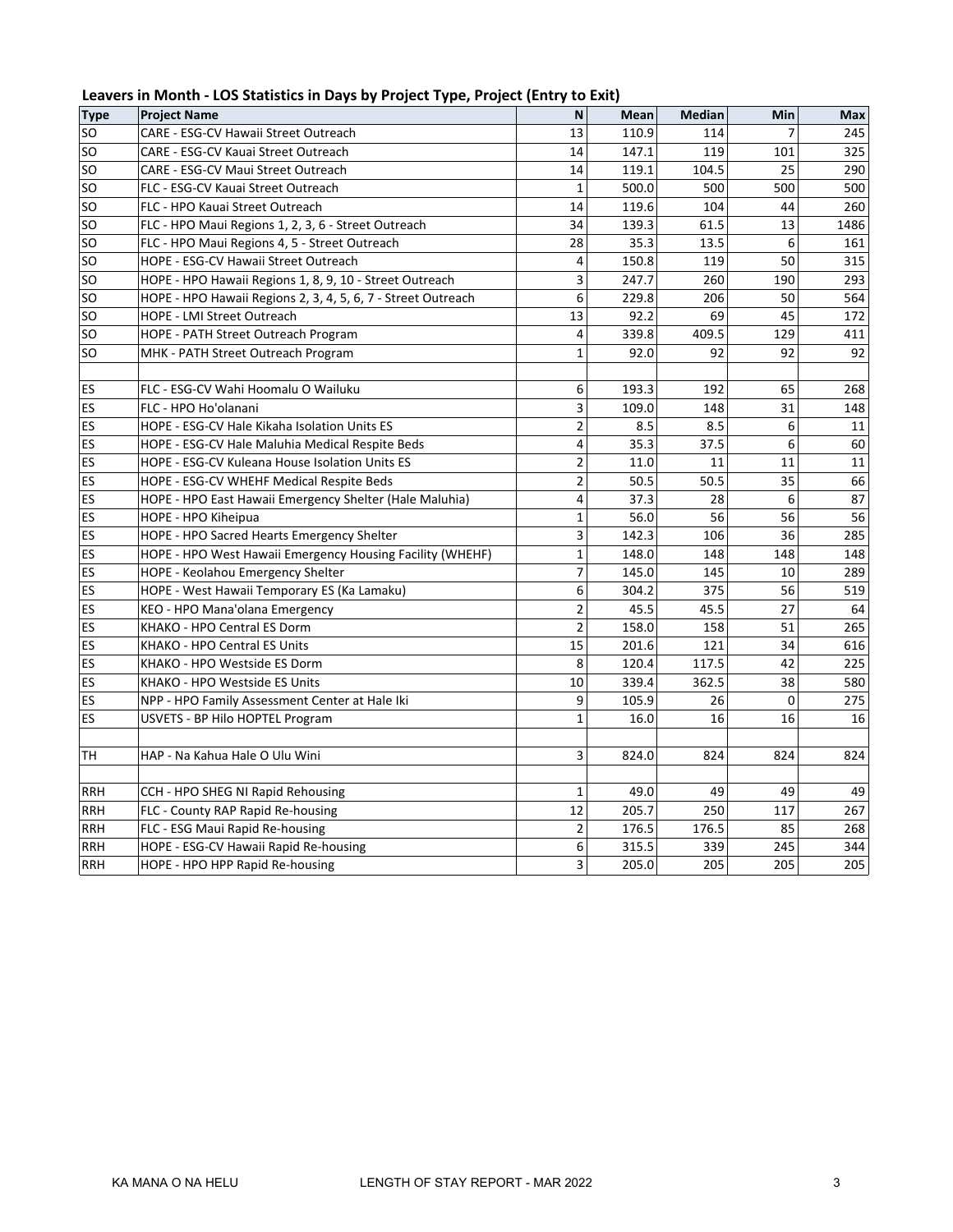#### **Stayers by Category - (LOS in Days - Entry to End of Month)**

|                                                                                                                         | $0 - 90$            | 91-180                  | 181-365             | 366-730        | $2 + yrs$      | <b>Total</b>   | Avg LOS        | $% 1 + yrs$ |
|-------------------------------------------------------------------------------------------------------------------------|---------------------|-------------------------|---------------------|----------------|----------------|----------------|----------------|-------------|
| Hawaii                                                                                                                  | 217                 | 190                     | 132                 | 85             | 23             | 647            | 205.9          | 17%         |
| <b>Emergency Shelter (ES)</b>                                                                                           | 74                  | 62                      | 16                  | з              |                | 155            | 104.8          | 2%          |
| HOPE - ESG-CV Hale Maluhia Medical Respite Beds                                                                         | 3                   |                         |                     |                |                | 3              | 23.3           | 0%          |
| HOPE - ESG-CV Kuleana House Isolation Units ES                                                                          | 4                   |                         |                     |                |                | 4              | 9.5            | 0%          |
| HOPE - ESG-CV WHEHF Medical Respite Beds                                                                                | 1                   |                         |                     |                |                | $\mathbf 1$    | 60.0           | 0%          |
| HOPE - HPO East Hawaii Emergency Shelter (Hale Maluhia)                                                                 | 12                  | $\overline{2}$          | $\mathbf{1}$        |                |                | 15             | 62.1           | 0%          |
| HOPE - HPO Kiheipua                                                                                                     | 21                  | 25                      |                     |                |                | 46             | 86.6           | 0%          |
| HOPE - HPO Sacred Hearts Emergency Shelter                                                                              | 4                   | 3                       | 1                   |                |                | 8              | 91.8           | 0%          |
| HOPE - HPO West Hawaii Emergency Housing Facility (WHEHF)                                                               | 5                   | 4                       | 1                   | 1              |                | 11             | 129.5          | 9%          |
| HOPE - Keolahou Emergency Shelter                                                                                       | 6                   | $\mathbf{1}$            | $\mathbf 1$         |                |                | 8              | 83.8           | 0%          |
| HOPE - West Hawaii Temporary ES (Ka Lamaku)                                                                             | 7                   | 8                       | $\overline{2}$      | $\overline{2}$ |                | 19             | 156.9          | 11%         |
| NPP - HPO Family Assessment Center at Hale Iki                                                                          | 9                   | 18                      | 10                  |                |                | 37             | 138.9          | 0%          |
| USVETS - BP Hilo HOPTEL Program                                                                                         | $\overline{2}$      | $\mathbf{1}$            |                     |                |                | 3              | 69.3           | 0%          |
| PH - Rapid Re-Housing                                                                                                   | 30                  | 43                      | 54                  | 39             | 5              | 171            | 261.7          | 26%         |
| CCH - HPO SHEG NI Rapid Rehousing                                                                                       | 4<br>$\overline{2}$ | $\overline{2}$<br>4     | 5<br>3              | $\mathbf{1}$   |                | 12<br>9        | 167.2          | 8%          |
| HOPE - ESG Rapid Re-housing                                                                                             |                     | $\overline{2}$          | 9                   |                |                | 17             | 148.0<br>312.5 | 0%          |
| HOPE - ESG-CV Hawaii Rapid Re-housing                                                                                   |                     | 21                      | 29                  | 6              | 3              | 60             | 219.7          | 35%         |
| HOPE - HPO HPP Rapid Re-housing                                                                                         | 7<br>9              | 6                       | 3                   | 8              |                | 26             | 216.9          | 5%<br>31%   |
| HOPE - HPO RRH Rapid Re-Housing                                                                                         |                     | $\mathbf{1}$            |                     |                | $\overline{2}$ | 3              | 540.3          |             |
| HOPE - New Start RRH<br>RISE - CoC Rapid ReHousing                                                                      | 3                   |                         |                     | 20             |                | 23             | 501.3          | 67%<br>87%  |
|                                                                                                                         |                     |                         |                     | $\overline{4}$ |                | 21             | 196.6          |             |
| USVETS - SSVF Priority 1 Hawaii Rapid Re-housing<br><b>Street Outreach</b>                                              | 5<br>92             | 7<br>69                 | 5<br>46             | 13             | 5              | 225            | 154.8          | 19%<br>8%   |
| CARE - ESG-CV Hawaii Street Outreach                                                                                    | 17                  | 6                       | 23                  |                |                | 46             | 176.4          | 0%          |
| HOPE - ESG-CV Hawaii Street Outreach                                                                                    | 4                   | 19                      |                     | 3              |                | 29             | 172.6          | 10%         |
|                                                                                                                         | 7                   | 11                      | 3<br>$\overline{2}$ | 3              | 3              | 26             | 209.0          | 23%         |
| HOPE - HPO Hawaii Regions 1, 8, 9, 10 - Street Outreach<br>HOPE - HPO Hawaii Regions 2, 3, 4, 5, 6, 7 - Street Outreach | 9                   | 22                      | 8                   | 4              | $\mathbf{1}$   | 44             | 191.0          | 11%         |
| HOPE - LMI Street Outreach (AMHD Funded)                                                                                | 35                  | 6                       | 5                   |                |                | 46             | 68.5           | 0%          |
| HOPE - PATH Street Outreach Program                                                                                     | 20                  | 5                       | 5                   | 3              | 1              | 34             | 138.6          | 12%         |
| <b>Transitional Housing (TH)</b>                                                                                        | 21                  | 16                      | 16                  | 30             | 13             | 96             | 389.7          | 45%         |
| HAP - Na Kahua Hale O Ulu Wini                                                                                          | 14                  | 10                      | 10                  | 24             | 7              | 65             | 401.4          | 48%         |
| HIHR - HPO Transitional Housing                                                                                         | $\overline{2}$      | $\overline{4}$          | 3                   | 1              | 6              | 16             | 462.4          | 44%         |
| HOPE - Wilder House                                                                                                     | 3                   |                         |                     |                |                | 3              | 88.0           | 0%          |
| RISE - CoC Transitional Housing                                                                                         | 2                   | $\overline{2}$          | 2                   | 5              |                | 11             | 308.8          | 45%         |
| SAFIS - Big Island RHY TLP                                                                                              |                     |                         | $\mathbf{1}$        |                |                | $\mathbf{1}$   | 265.0          | 0%          |
| Kauai                                                                                                                   | 116                 | 78                      | 109                 | 22             |                | 325            | 169.7          | 7%          |
| <b>Emergency Shelter (ES)</b>                                                                                           | 8                   | 6                       | 13                  | 3              |                | 30             | 199.8          | 10%         |
| KEO - HPO Mana'olana Emergency                                                                                          | 8                   | 5                       | 12                  | 3              |                | 28             | 199.2          | 11%         |
| USVETS - BP Kauai HOPTEL Program                                                                                        |                     | $\mathbf{1}$            | 1                   |                |                | $\overline{2}$ | 208.0          | 0%          |
| PH - Rapid Re-Housing                                                                                                   | 24                  | 23                      | 22                  | 3              |                | 72             | 154.3          | 4%          |
| CCH - HPO RRH Rapid Re-Housing (Kauai)                                                                                  | 4                   | 6                       | 17                  | 3              |                | 30             | 229.1          | 10%         |
| FLC - ESG Kauai Rapid Re-housing                                                                                        | 5                   | 7                       | 5                   |                |                | 17             | 137.1          | 0%          |
| FLC - ESG-CV Kauai Rapid Re-housing                                                                                     | 11                  | 6                       |                     |                |                | 17             | 67.6           | 0%          |
| FLC - HPO HPP Kauai Rapid Re-housing                                                                                    |                     | 3                       |                     |                |                | 3              | 135.0          | 0%          |
| USVETS - SSVF Priority 1 Kauai Rapid Re-housing                                                                         | 4                   | $\mathbf{1}$            |                     |                |                | 5              | 69.8           | 0%          |
| <b>Street Outreach</b>                                                                                                  | 68                  | 47                      | 68                  | 9              |                | 192            | 168.5          | 5%          |
| CARE - ESG-CV Kauai Street Outreach                                                                                     | 17                  | 15                      | 28                  |                |                | 60             | 185.5          | 0%          |
| FLC - ESG-CV Kauai Street Outreach                                                                                      |                     |                         | 18                  | 9              |                | 27             | 357.5          | 33%         |
| FLC - HPO Kauai Street Outreach                                                                                         | 51                  | 32                      | 22                  |                |                | 105            | 110.3          | 0%          |
| <b>Transitional Housing (TH)</b>                                                                                        | 16                  | $\overline{\mathbf{2}}$ | 6                   | 7              |                | 31             | 184.0          | 23%         |
| KEO - HPO Komohana Group Home TH                                                                                        | 1                   | 1                       | 1                   |                |                | 3              | 120.0          | 0%          |
| KEO - HPO Mana'olana Transitional Housing                                                                               | 15                  |                         | 3                   | 3              |                | 21             | 133.2          | 14%         |
| WIN - HPO Bridge To Success Kauai TH                                                                                    |                     | 1                       | 2                   | 4              |                | 7              | 363.9          | 57%         |
| Maui                                                                                                                    | 330                 | 230                     | 221                 | 46             | 16             | 843            | 167.5          | 7%          |
| <b>Emergency Shelter (ES)</b>                                                                                           | 92                  | 89                      | 86                  | 18             | 6              | 291            | 173.6          | 8%          |
| FLC - ESG-CV Wahi Hoomalu O Wailuku                                                                                     | 3                   | 6                       | 19                  |                |                | 28             | 180.2          | 0%          |
| FLC - HPO Ho'olanani                                                                                                    | $\overline{2}$      | 14                      |                     |                |                | 16             | 131.1          | 0%          |
| KHAKO - HPO Central ES Dorm                                                                                             | 10                  |                         | 2                   | $\mathbf{1}$   |                | 20             | 128.7          | 5%          |
| KHAKO - HPO Central ES Units                                                                                            | 42                  | 25                      | 44                  | 10             |                | 121            | 163.3          | 8%          |
| KHAKO - HPO Westside ES Dorm                                                                                            | 9                   | $\overline{4}$          |                     | 1              |                | 14             | 78.6           | 7%          |
| KHAKO - HPO Westside ES Units                                                                                           | 26                  | 33                      | 21                  | 6              | 6              | 92             | 216.8          | 13%         |
| PH - Rapid Re-Housing                                                                                                   | 71                  | 37                      | 47                  | 2              |                | 157            | 139.5          | 1%          |
| FLC - County RAP Rapid Re-housing                                                                                       | 6                   | 15                      | 10                  |                |                | 31             | 155.1          | 0%          |
| FLC - ESG Maui Rapid Re-housing                                                                                         | 17                  | 1                       | 14                  | 2              |                | 34             | 164.5          | 6%          |
| FLC - ESG-CV Maui Rapid Re-housing                                                                                      | 4                   | 3                       |                     |                |                | 7              | 78.6           | 0%          |
| FLC - HPO HPP Maui Rapid Re-housing                                                                                     | 3                   |                         |                     |                |                | 3              | 67.0           | 0%          |
| FLC - HPO RRH Rapid Re-Housing                                                                                          | 35                  | 18                      | 21                  |                |                | 74             | 134.1          | 0%          |
| USVETS - SSVF Priority 1 Maui Rapid Re-housing                                                                          | 6                   |                         | $\overline{2}$      |                |                | 8              | 102.4          | 0%          |
| <b>Street Outreach</b>                                                                                                  | 167                 | 104                     | 88                  | 26             | 10             | 395            | 174.2          | 9%          |
| CARE - ESG-CV Maui Street Outreach                                                                                      | 47                  | 38                      | 28                  |                |                | 113            | 135.2          | 0%          |
| FLC - HPO Maui Regions 1, 2, 3, 6 - Street Outreach                                                                     | 68                  | 43                      | 46                  | 21             | 7              | 185            | 215.3          | 15%         |
| FLC - HPO Maui Regions 4, 5 - Street Outreach                                                                           | 43                  | 20                      | 10                  |                | 3              | 80             | 143.1          | 9%          |
| FLC - Molokai Street Outreach (County Funded)                                                                           | 3                   | 3                       | $\overline{2}$      | 1              |                | 9              | 166.4          | 11%         |
| MHK - PATH Maui County Street Outreach Program                                                                          | 6                   |                         | 2                   |                |                | 8              | 95.4           | 0%          |
| <b>Grand Total</b>                                                                                                      | 663                 | 498                     | 462                 | 153            | 39             | 1815           | 181.6          | 11%         |